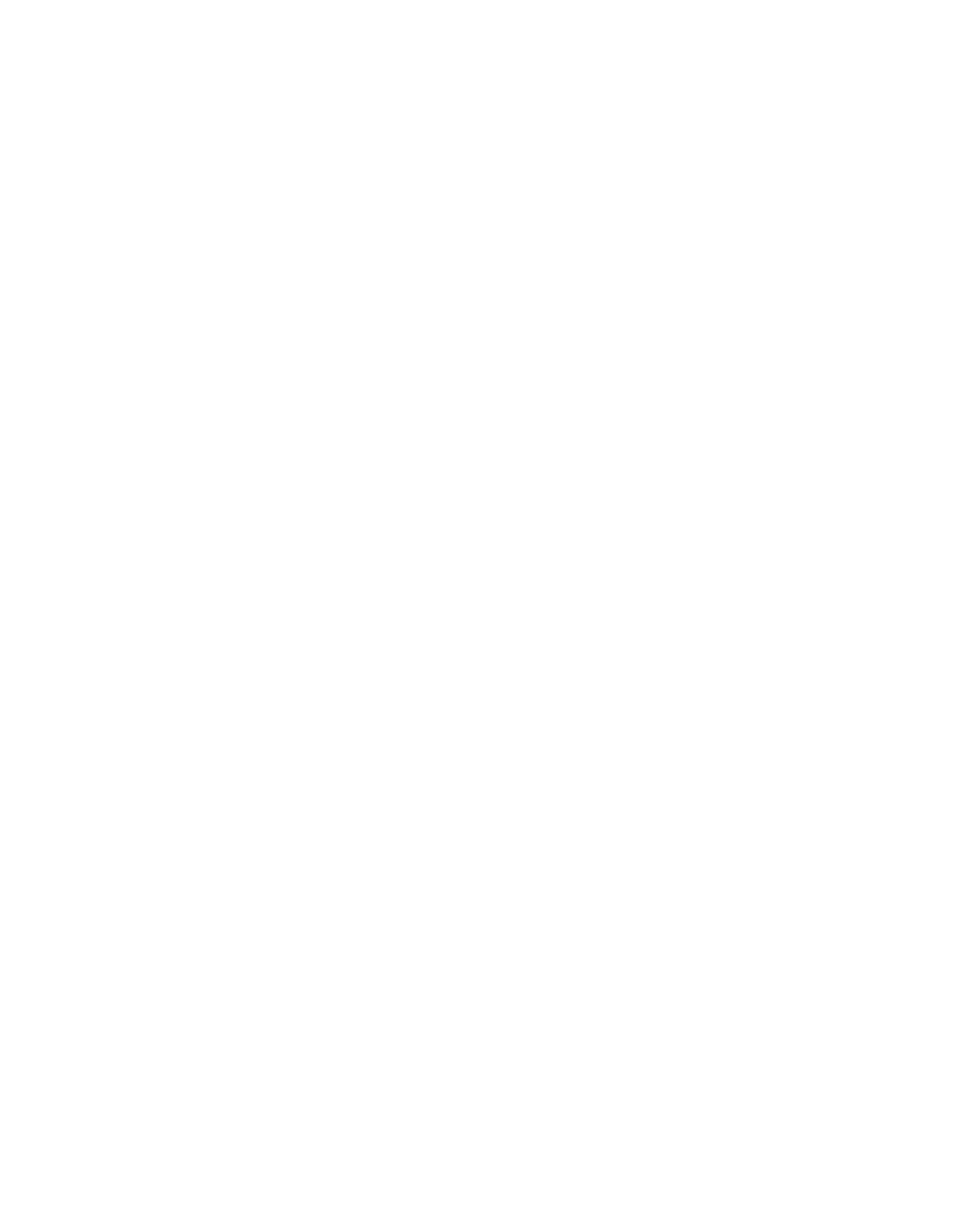## **GENERAL STATUTORY IM PLEMENTATION**

#### **OVERVIEW**

In calendar year 2019, the Commission met six (6) times in regularly scheduled sessions. During its meetings the Commission considered issues related to all areas of its statutory mandate: financial disclosure, conflict of interest, lobbyist disclosure and conduct restrictions, local government ethics laws, school board ethics regulations, advisory opinions, enforcement matters, employee training, lobbyist training and public information activities.

The State Ethics Commission, as directed in General Provisions Article § 5-205, administers the provisions of the Public Ethics Law; creates and provides forms for each document required by the Public Ethics Law; retains as a public record each document filed with the Commission for at least four years after receipt; periodically reviews the adequacy of public ethics laws; reviews financial disclosure statements and lobbyist activity reports filed in accordance with the Public Ethics Law and notifies the filers of any identified omissions or deficiencies; and publishes information that explains the provisions of the Law.

#### **ADVICE ACTIVITIES**

The State Ethics Commission is responsible for interpreting the Public Ethics Law. Sections 5-301 through 5-303 of the Public Ethics Law authorize the State Ethics Commission to issue formal advisory opinions in response to requests from officials, employees, lobbyists, and others who are subject to the Public Ethics Law. Formal opinions generally follow an appearance before the Commission by the requestor, are published in the Maryland Register, and are accessible electronically through the Division of State Documents in COMAR Title 19A. Section 5-301 of the Public Ethics Law and the Commission's regulations in COMAR 19A.01.02.05 also authorize the staff and the Commission to provide informal advice. The Commission and its staff provide informal advice in many forms, including letters, emails, and phone calls.

During its forty years of existence, the Commission has issued 500 formal opinions. These opinions not only advise the public of the Commission's interpretation of the Public Ethics Law, but also guide the Commission and its staff in providing informal advice. In light of this large body of interpretive decisions, in recent years the Commission and its staff primarily have provided advice informally. This process allows the Commission and its staff to deliver more timely advice, which has been important considering the steady increase in advice requests. There were no formal opinions issued in 2019, continuing a trend that has seen no formal opinions issued since 2012.

It is important to note that while the Commission has not relied on published advisory opinions since 2012 as the means of publicly explaining its interpretation and application of the Ethics Law, it has published numerous informational memoranda and other written guidance on the various topics addressed in the Law. **For officials and employees**: Agency Fundraising; Board and Commission Ethics Law Requirements; Contractual Employees; General Information for Board and Commission Members; General Information on the Public Ethics Law (an overview); Gifts; Leaving State Employment; Political Activity; Post-Employment; Secondary Employment. **For Lobbyists**: Campaign Finance Activity;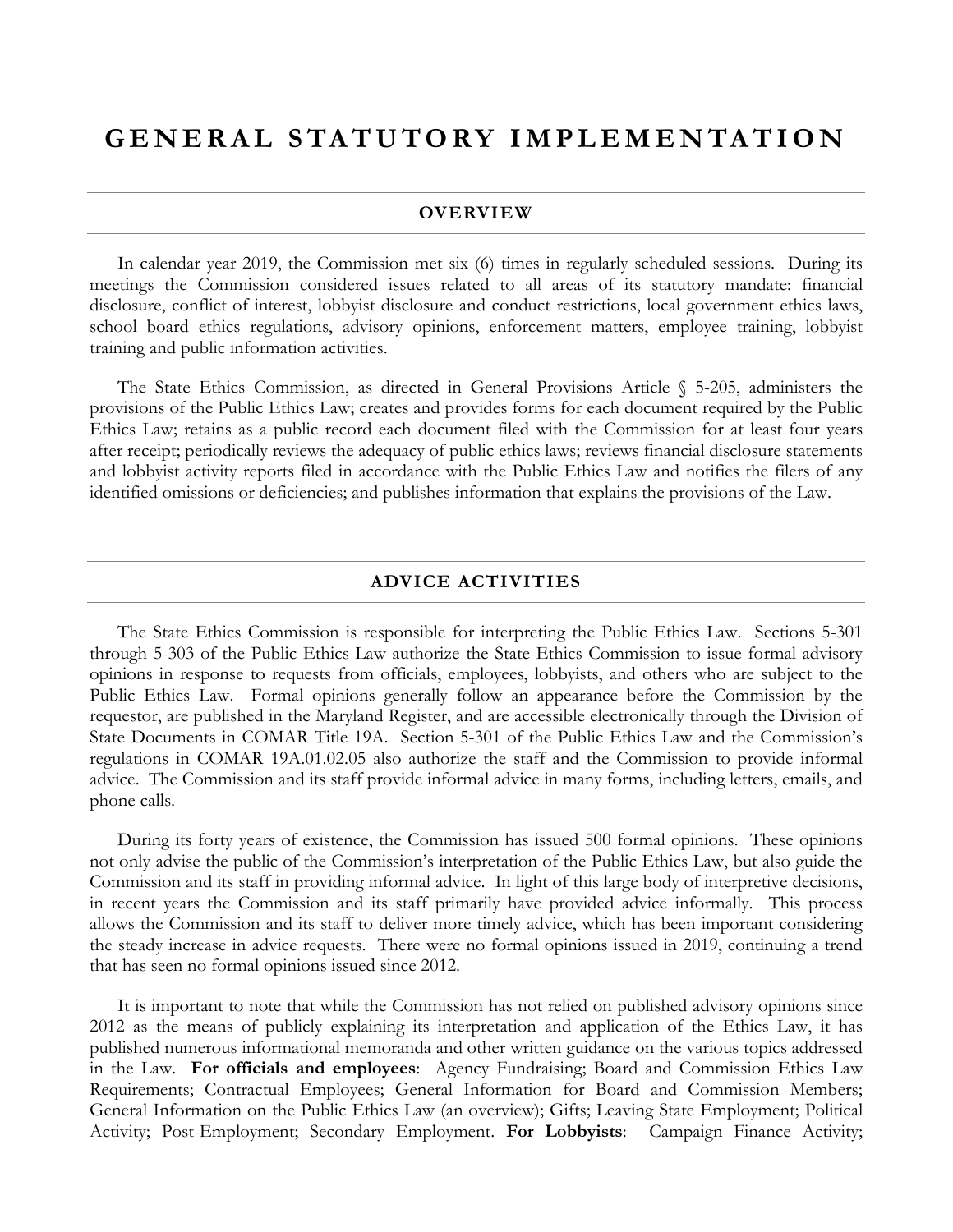Contingent Fee Restrictions; General Information for Lobbyists; Gift Reporting for Lobbyists; Lobbying Law – Frequently Asked Questions; Lobbyist Regulation and Reporting Issues; Lobbyists Serving on Boards; Procurement Lobbying. **For financial disclosure filers and agency personnel managing the agency's program**: Frequently Asked Questions Regarding Financial Disclosure; Financial Disclosure Filer Identification Manual. **For local governments**: Prince George's County Zoning. These memoranda and other guidance are edited as necessary to accurately reflect the current State of the Law and the Commission's interpretation of the Law.

The Commission's informal docket logs requests for informal advice submitted to the staff or Commission. The docket captures more complex matters (requiring research, consultation with other staff members, etc.) which come to the staff's attention by way of letters, telephone calls, email or "walk in" requests for advice. The Commission and its staff provided informal advice in the following subject areas during calendar years 2017 through 2019:

| <b>SUBJECT MATTER OF THE ADVICE</b>                                 | 2019 | 2018           | 2017 |
|---------------------------------------------------------------------|------|----------------|------|
| Lobbying Registration, Reporting and Conduct                        | 8    | $\overline{4}$ | 3    |
| Secondary Employment Advice                                         | 467  | 338            | 381  |
| Participation Advice                                                | 80   | 86             | 25   |
| Post-Employment Advice                                              | 42   | 56             | 55   |
| <b>Gift Questions</b>                                               | 37   | 44             | 33   |
| Other (Financial Interest, Prestige, and Freedom of<br>Information) | 31   | 47             | 44   |
| Total                                                               | 665  | 575            | 541  |

The number of informal matters addressed in 2019 reached an unprecedented level. The Commission staff has worked hard to encourage employees and officials to take a proactive approach to dealing with ethics matters, preferring to address issues before they become enforcement matters. As the above table indicates, the largest number of matters addressed dealt with State employees seeking outside or secondary employment, as is consistently the case. The chart below shows the distribution of secondary employment advice requests by agency in 2019:

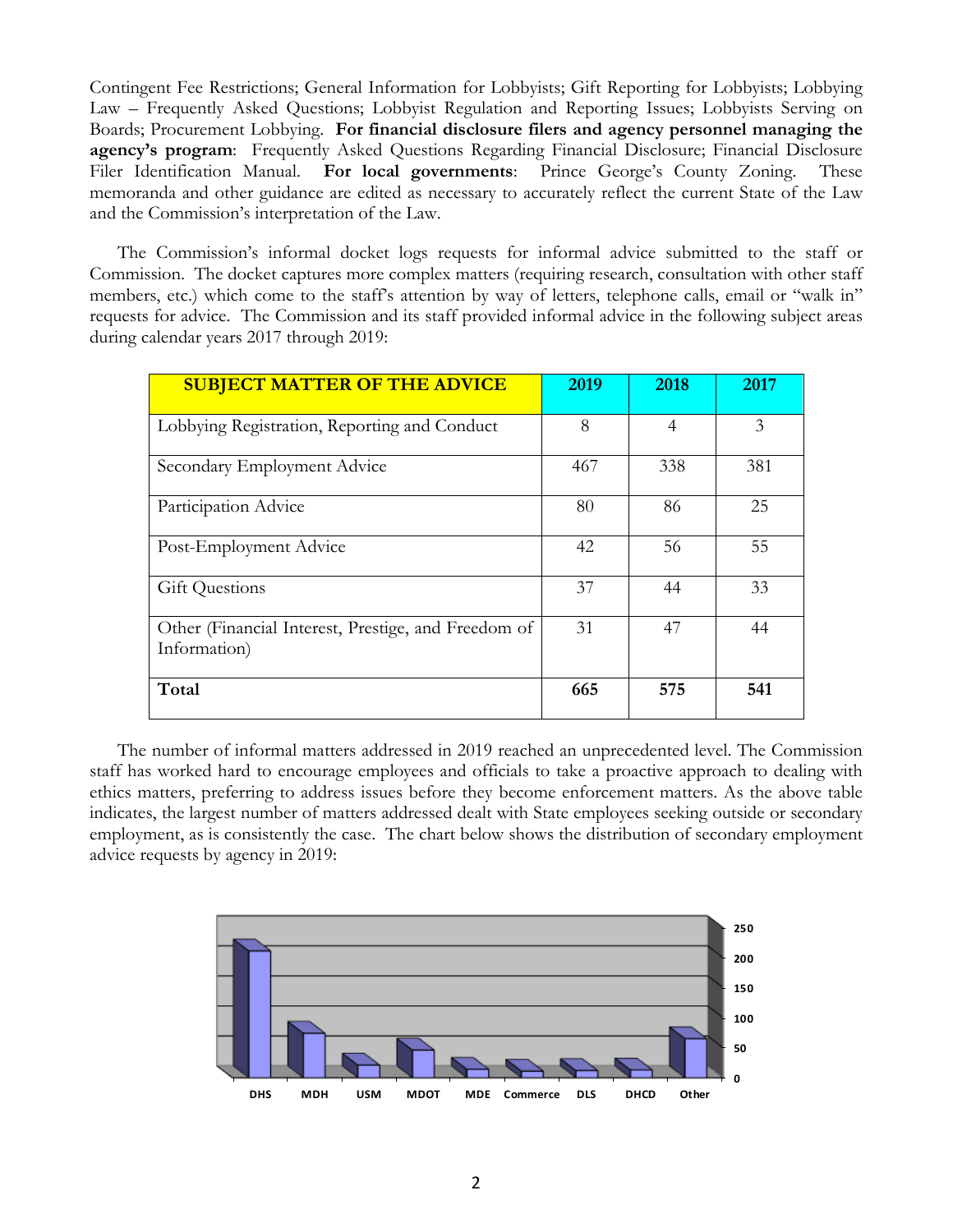The 65 "other agency" secondary employment requests came from 25 additional, different State agencies.

The informal docket does not include routine advice on matters that the Commission's Executive Director, General Counsel, Assistant General Counsel, and Staff Counsel are able to immediately resolve through telephone calls, emails, and in-person discussions on a daily basis. It also does not include the Commission staff assisting individuals with electronic financial disclosure filing or training or other general inquiries concerning the Public Ethics Law and access to public information.

#### **UNIVERSITY OF MARYLAND PUBLIC-PRIVATE PARTNERSHIP EXEMPTIONS**

The Public-Private Partnership Act, which is codified in § 5-525 of the Public Ethics Law, allows Maryland Educational Institutions (including University System of Maryland (USM) institutions and Morgan State University) to grant to present and former university officials or employees, and under certain circumstances to specific officials (designated as a chancellor, vice chancellor, president or vice president of an educational institution) exemptions from certain of the conflict of interest provisions of the Public Ethics Law when engaged in research or development activities. Research or development is defined to include the development or marketing of university-owned technology, the acquisition of services of an official or employee by an entity for research and development purposes, or participation in State economic development programs. The exemption does not extend to the Ethics Law's gift and prestige of office restrictions. The institution granting the exemption is required to have adopted procedures conforming to the requirements of the Ethics Law, to maintain the exemption as a public record, and to file a copy with the State Ethics Commission.

The Law requires each governing board to report quarterly to the Governor, the Legislative Policy Committee of the General Assembly and the State Ethics Commission the number of exemptions approved. Records filed by the institutions with the Commission reflect a total of 695 faculty exemptions granted by the university presidents between 1996 and 2018. During calendar year 2019, USM institutions and Morgan State University reported an additional 85 individual faculty member exemptions to the Commission. The 2019 exemptions were from the following institutions:

| <b>INSTITUTION</b>                            | <b>Number of</b><br><b>Exemptions</b> |
|-----------------------------------------------|---------------------------------------|
| Morgan State University                       | $\left( \right)$                      |
| Towson University                             | $\mathcal{D}_{\mathcal{L}}$           |
| University of Maryland Baltimore              | 19                                    |
| University of Maryland Baltimore County       | 4                                     |
| University of Maryland College Park           | 13                                    |
| University of Maryland Global Campus ("UMGC") | 47                                    |
| <b>TOTAL FACULTY EXEMPTIONS</b>               | 85                                    |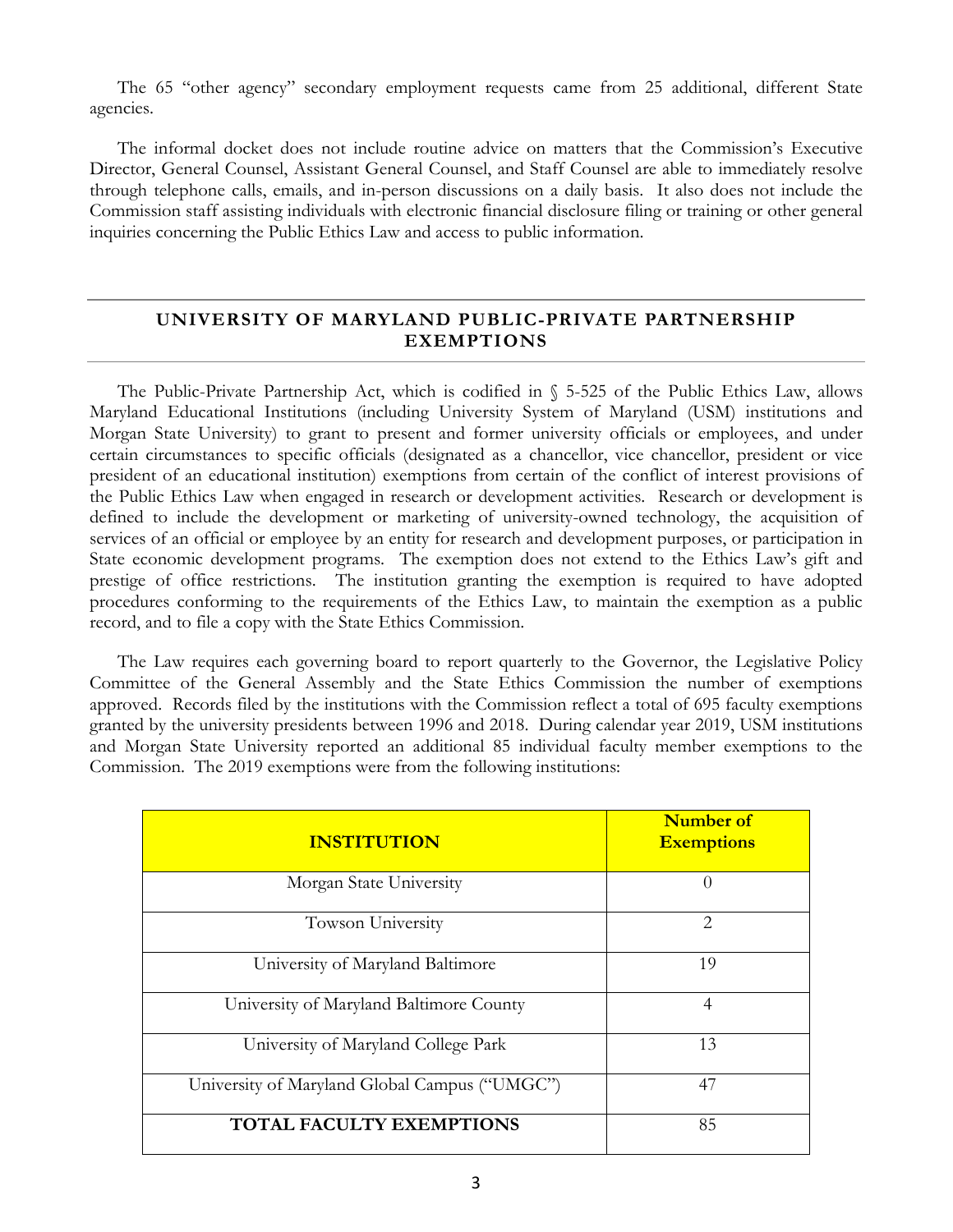The 47 exemptions reported by UMGC are the result of the employees leaving employment with UMGC to accept employment with AccelerEd, a company created by UMUC Ventures. UMUC Ventures is certified by the University System of Maryland as a High-Impact Economic Development Activity (HIEDA) to economically benefit both the State and the System.

#### **FINANCIAL DISCLOSURE**

The financial disclosure program continued to identify individual employees and officials required to file, provide technical assistance to filers, and monitor compliance with the Law. In accord with Public Ethics Law § 5-103, the Commission reviewed a sizable number of requests by various agencies to add positions to or delete positions from the financial disclosure filing list. The net result was an increase in the number of filers from 16,761 in 2018 to 17,398 in 2019.

Pursuant to Public Ethics Law §§ 5-103 and 5-209, the Commission made decisions regarding whether newly created boards and commissions met the Ethics Law's definition of "executive unit". These determinations are significant because members of executive units are subject to the Public Ethics Law, including both the conflict of interest and financial disclosure filing requirements. The Commission also considered and acted upon requests by several boards and commissions for exemptions from the requirement to file financial disclosure statements. The Commission continues to see a substantial increase in the number of boards, commissions, task forces, and technical advisory groups created by the General Assembly.

The basic financial disclosure statement filed by most individuals who are determined by the Commission to be public officials is referred to as Form #1. Individuals who are public officials only as the result of their participation on boards or commissions are required to file a limited financial disclosure statement (Form #2). Legislators are required to file a more extensive disclosure statement (Form #19). The Public Ethics Law requires financial disclosure statements to be submitted electronically. The electronic system has many advantages, both for the filer because of its user-friendly nature and for the staff. The system permits the staff to quickly review electronically submitted statements, compare them to previously filed electronic statements, notify filers by email of any omissions or questions raised by the statements and maintain copies of those notifications in the filers' electronic records. The emails become attached to the electronic files, and a record is therefore compiled of statements, inquiries and responses. Filers may also electronically file amendments if required. Communication with filers, for the most part, is through email, which also saves the Commission substantial supply (i.e. envelopes) and postage costs.

The Commission staff conducts compliance reviews of financial disclosure statements and notifies filers of identifiable errors or omissions, and it pursues enforcement actions against those who fail to file. During 2019, the Commission staff reviewed over 7,600 financial disclosure statements. This number represents about 50% of the number of reviews conducted in 2018 and is a one-year anomaly because of the Commission's introduction in 2019 of a new financial disclosure system. The new system replaced the system that had been used since 2005. Staff members who would normally conduct the compliance reviews were largely occupied dealing with bugs that were discovered during the transition and assisting many of the 16,000 filers who were unfamiliar with the new system. The Commission anticipates that with the new system fully in place and with the introduction of Robotic Process Automation (RPA) in early 2020, which will automate this routine manual process, the numbers will return to levels experienced in prior years. In addition to ramping up the number of compliance reviews, the RPA will permit the Commission to redirect significant staff resources away from low value, redundant, and repetitive tasks to higher value work.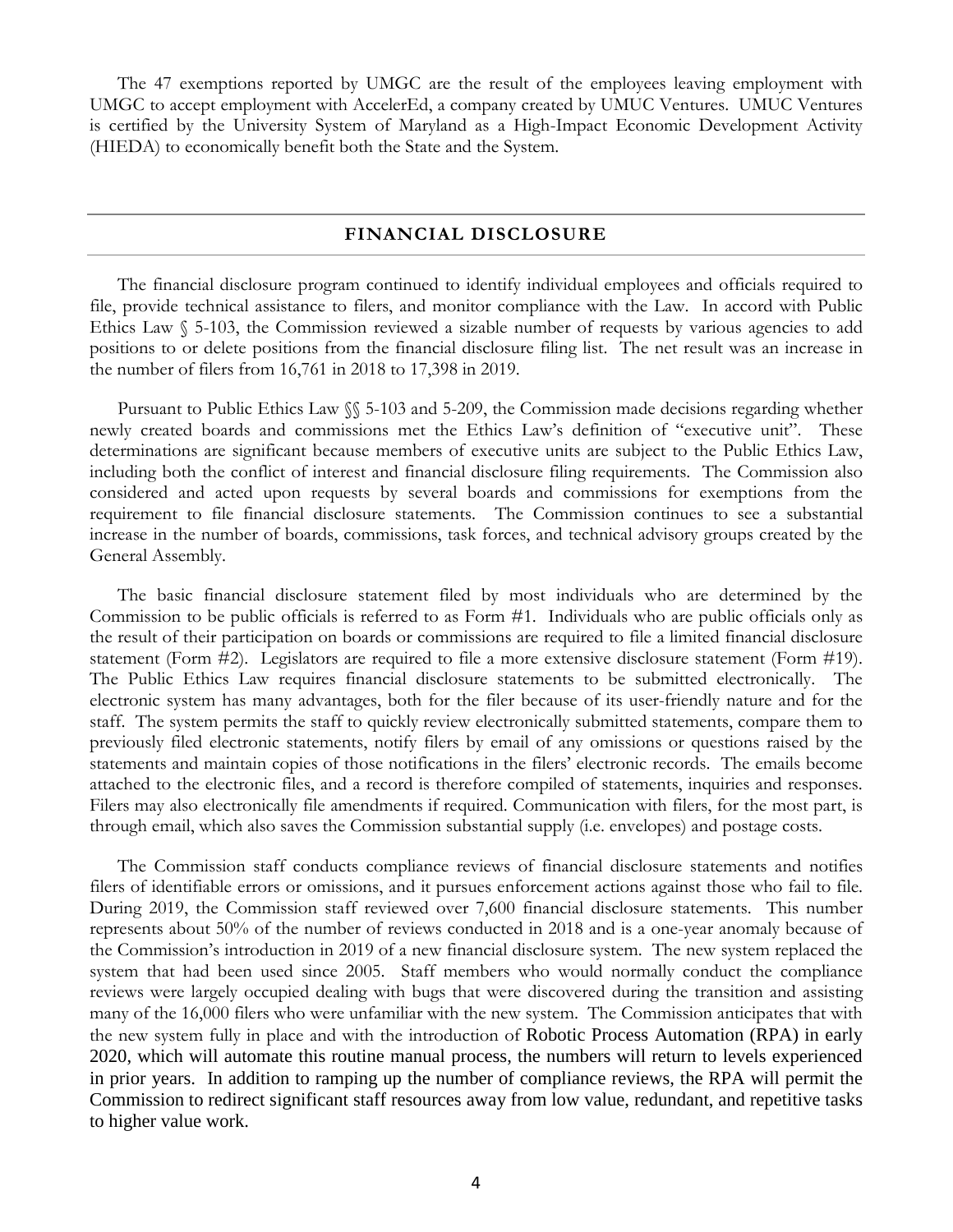#### **LOBBYIST DISCLOSURE AND REGULATION**

The lobbying year runs from November  $1<sup>st</sup>$  to October  $31<sup>st</sup>$  of the following year. The Public Ethics Law requires a regulated lobbyist to register separately for each entity that engages the regulated lobbyist for lobbying purposes. For the lobbying year that ended October 31, 2019, 3,424 lobbying registrations were filed with the Commission. Those registrations were submitted by 717 lobbyists on behalf of 1,505 employers. This represents a decrease of 105 registrations from the 3,529 filed for the period ending October 31, 2018. The Commission launched a new lobbyist registration and reporting system in September, replacing an outdated system that had been in place since 2005.

The following table summarizes lobbying expenditures for the last three lobbying years:

| <b>EXPENDITURES REPORTED BY LOBBYISTS</b>                                                                                                                                                                                            |                  |                  |                  |
|--------------------------------------------------------------------------------------------------------------------------------------------------------------------------------------------------------------------------------------|------------------|------------------|------------------|
| <b>Type of Expenditure</b>                                                                                                                                                                                                           | 10/31/2019<br>\$ | 10/31/2018<br>\$ | 10/31/2017<br>\$ |
| B-1: Meals and beverages for officials or<br>employees or their immediate families.                                                                                                                                                  | 21,917           | 10,847           | 39,122           |
| B-2: Special events, including parties, dinners,<br>athletic events, entertainment, and other functions<br>to which all members of the General Assembly,<br>either house thereof, or any standing committee<br>thereof were invited. | 2,119,571        | 2,067,223        | 2,006,460        |
| B-3: Food, lodging, and scheduled entertainment<br>of officials and employees and spouses for a<br>meeting given in return for participation in a panel<br>or speaking engagement at the meeting.                                    | 6,650            | 6,300            | 12,983           |
| B-4: Food and beverages at approved legislative<br>organizational meetings.                                                                                                                                                          | 22,126           | 8,186            | 7,614            |
| B-5: Tickets or free admission to attend charitable,<br>cultural or political events where all members of a<br>legislative unit are invited.                                                                                         | 840              | 15               | 320              |
| B-6: Gifts to or for officials or employees or their<br>immediate families (not included on B-1 through<br>$B-5$ ).                                                                                                                  | 8,372            | 9,494            | 18,111           |
| <b>SUBTOTAL OF ITEMS B-1 THROUGH B-6</b>                                                                                                                                                                                             | \$2,179,476      | \$2,102,065      | \$2,084,610      |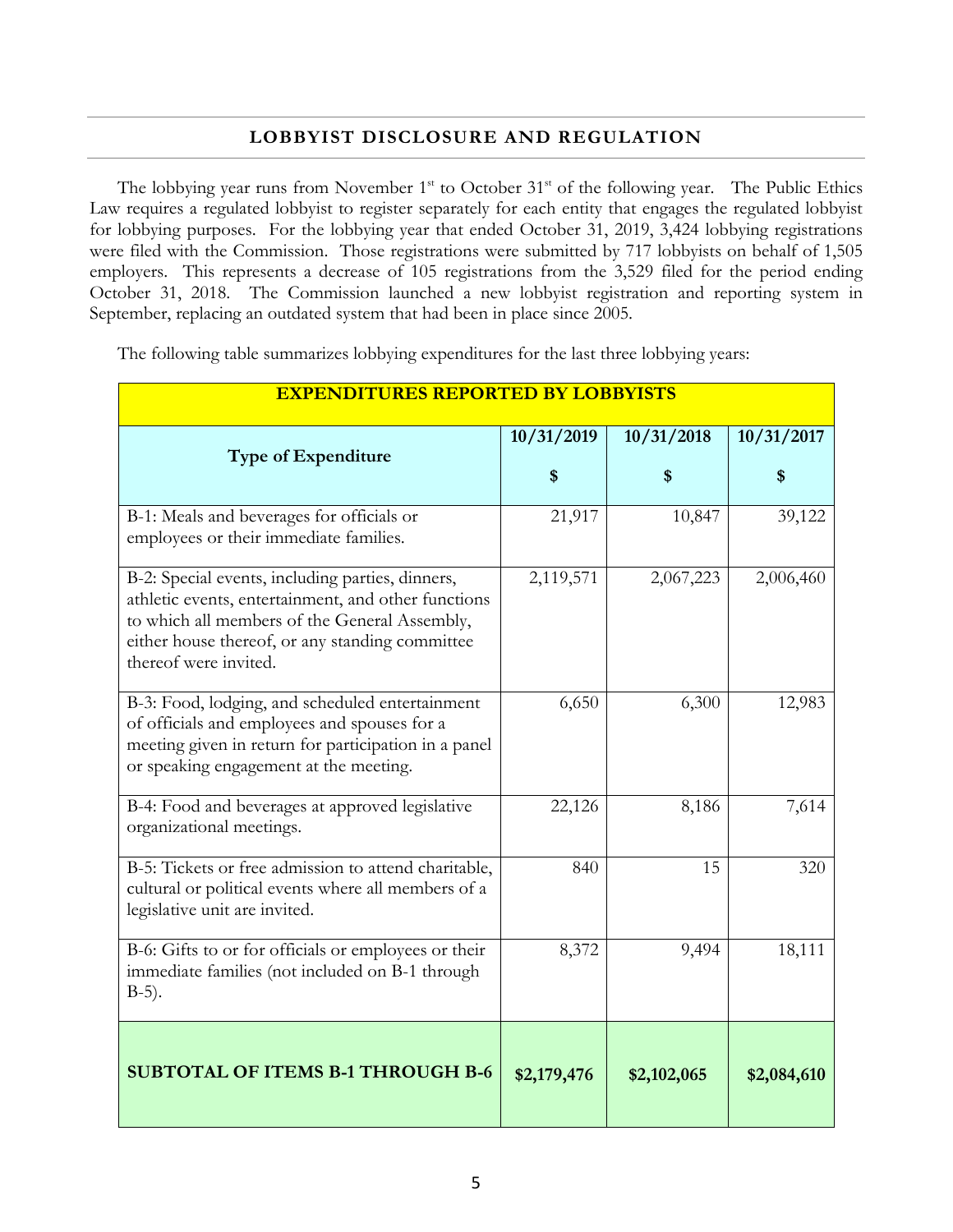| <u>EAFENDITURES REFURTED BI LUBBIISIS</u>                                                                      |              |              |              |
|----------------------------------------------------------------------------------------------------------------|--------------|--------------|--------------|
| <b>Type of Expenditure</b>                                                                                     | 10/31/2019   | 10/31/2018   | 10/31/2017   |
|                                                                                                                | S            |              |              |
| B-7: Total compensation paid to registrant (not<br>including sums reported in any other section).              | 53,705,204   | 48,606,126   | 50,506,193   |
| B-8: Salaries, compensation and reimbursed<br>expenses for staff of the registrant.                            | 1,102,667    | 818,506      | 1,239,433    |
| B-9: Office expenses not reported in B-7 or B-8.                                                               | 789,717      | 735,415      | 831,690      |
| B-10: Cost of professional and technical research<br>and assistance not reported in items B-7 or B-8.          | 409,371      | 595,735      | 319,717      |
| B-11: Cost of publications which expressly<br>encourage persons to communicate with officials<br>or employees. | 2,205,294    | 974,022      | 2,120,459    |
| B-12: Fees and expenses paid to witnesses.                                                                     | 3,553        | 26,741       | 43,788       |
| B-13: Other expenses.                                                                                          | 409,175      | 469,502      | 524,606      |
| <b>TOTAL OF ITEMS B-1 THROUGH B-13</b>                                                                         | \$60,804,457 | \$54,328,112 | \$57,670,496 |

#### **EXPENDITURES REPORTED BY LOBBYISTS**

#### **ENFORCEMENT ACTIVITIES**

There are two types of complaints, as that term is used in the Public Ethics Law and the Commission's regulations. The Public Ethics Law provides that any person may file a complaint with the Commission. Complaints filed with the Commission must be signed under oath and allege a violation of the Public Ethics Law by a person subject to the Law. In addition, following investigation of independently obtained information, the Commission may issue a complaint on its own motion alleging Public Ethics Law violations. Enforcement inquiries and reviews are conducted by the Commission's Staff Counsel, with the assistance of two paralegals and a compliance officer. In 2019, Staff Counsel was also assisted by 2 interns.

The term "preliminary matters" describes those matters that have not yet reached the complaint stage. The Commission's enforcement procedures divide preliminary matters into two categories. All new matters are docketed as Preliminary Consideration Matters (A matters) and presented to the Commission for review to determine whether the matter merits staff inquiry or follow-up. Cases where the Commission determines that investigation is warranted are designated Preliminary Inquiry Matters (B matters).

In 2019, the Commission opened 38 A matters (Preliminary Consideration), including 18 conflict of interest matters, 14 lobbyist matters, 3 financial disclosure matters, and 3 training matters.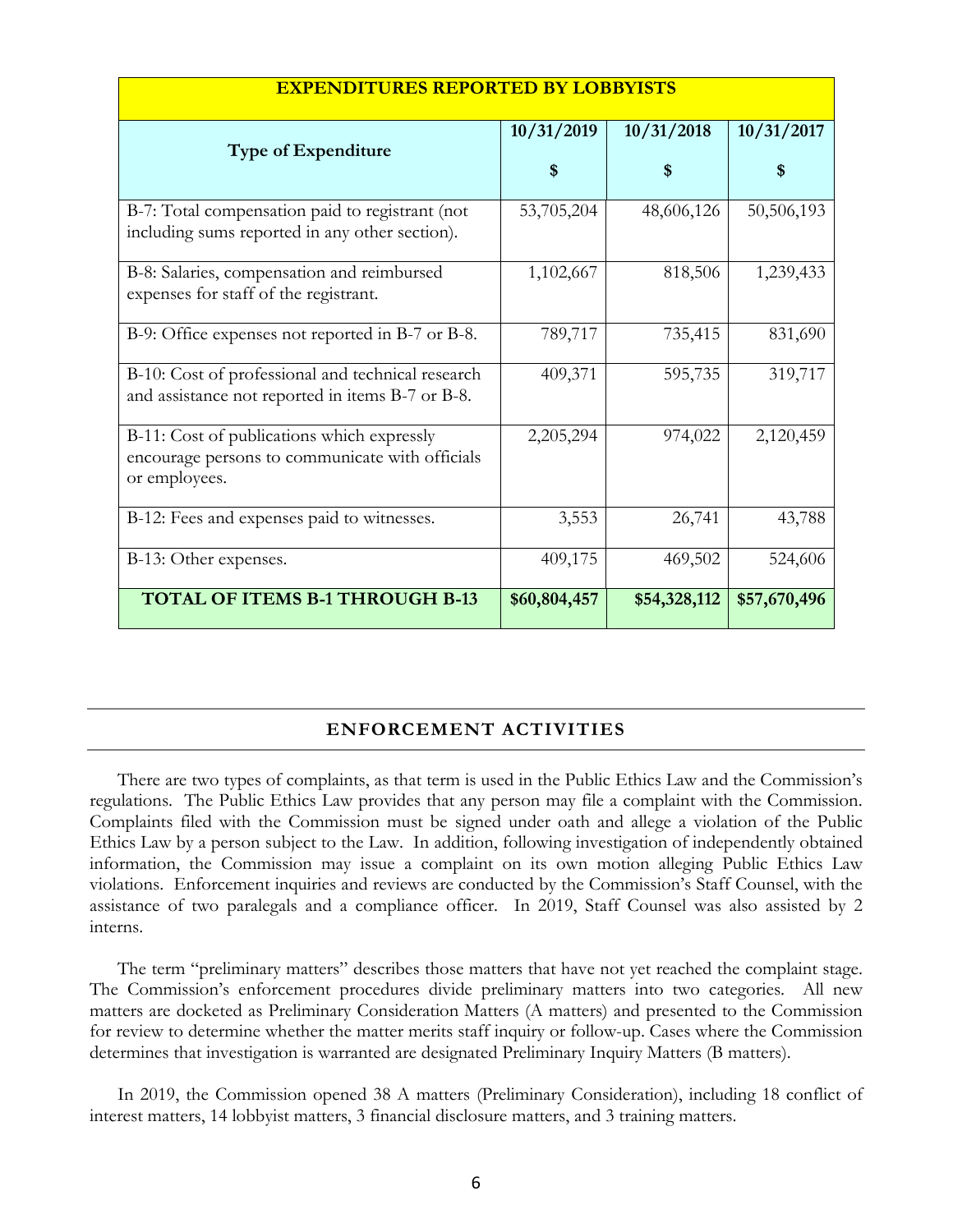The Commission entered into 11 Late Filing Agreements with lobbyists during 2019, resulting in payments of \$2600 to the Fair Campaign Finance Fund. The Commission also entered into a Settlement Agreement with a lobbyist who gave gifts to State employees. The lobbyist agreed to pay a settlement of \$500 in lieu of potential late fees and civil fines. The settlement was paid to the Fair Campaign Finance Fund. The Commission closed 39 A matters in 2019, including 1 matter from late 2018. (Note that at this preliminary stage, allegations of ethics violations against multiple parties may be grouped as a single matter, e.g. late filed lobbyist reports.)

The Commission opened 5 B matters (Preliminary Inquiry Matters) in 2019. All 5 involved conflicts of interest. In 2019, the Commission also closed 3 B Matters, including 2 matters from 2018. The Commission issued a reprimand and assessed a fee in lieu of a fine of \$1,500, through a Pre-Complaint Disposition Agreement, to an employee of Maryland Public Television for participating in the hiring of a qualifying relative.

In calendar year 2019, the Commission issued 35 complaints, including complaints in 32 financial disclosure matters, 2 conflict of interest matter, and 1 lobbying matter. The Commission closed 40 complaints in 2019, including 12 matters from 2018 and 1 from 2017. The Commission accepted a Stipulation of Settlement Agreement from a Sheriff's Deputy who admitted violating the prestige of office provision by using his title in his campaign for Sheriff. The Deputy agreed to pay \$1,000 by a certain date. He did not pay, and the matter was transferred to the State Central Collection Unit.

All enforcement payments were deposited in the Fair Campaign Finance Fund and cannot be used by the Commission. The Commission assessed a total of \$5,600 in enforcement penalties in 2019.

Following successful audits of Lobbyist Activity Reports in 2016, the Commission approved Staff Counsel's request that the audits continue annually. In 2019, 25 Activity Reports filed by lobbyists for the period of November 1, 2018 to April 30, 2019 were selected for audit. The Public Ethics Law requires that lobbyists report compensation and other expenditures by filing Activity Reports. Gen'l. Prov. § 5- 705. The Commission is required to review each report filed with it as part of its duties under the Public Ethics Law. Gen'l. Prov. § 5-205(a)(5)(i). Lobbyists must retain each "...account, bill, receipt, book, paper, or other document[s] necessary to substantiate…" their Activity Reports and affiliated reports for 3 years after the reports are filed. Gen'l. Prov. § 5-409(a-b). Each lobbyist, with reasonable notice from the Commission, shall make those documents available to the Commission for inspection. Gen'l. Prov. § 5- 409(c). This last section provides the Commission with the authority to audit Activity Reports and other associated reports by inspecting supporting documentation. Lobbyists are advised that the audits will be occurring and of the documentation they will be required to provide if they are selected for an audit. After Activity Reports for the period of November 1, 2019 to April 30, 2020 are filed, the Commission staff will randomly select no less than 20 Lobbyists and meet with them to review the documentation which supports their reports. Staff Counsel will then ask the lobbyists to provide any necessary amendments. Lobbyists who fail to respond to the audit will be subject to enforcement action.<sup>[1](#page-8-0)</sup>

<span id="page-8-0"></span> <sup>1</sup> The primary purpose of the audits, which are performed on randomly selected lobbyists, is to confirm that the information reported by them is accurate and supported by the records they maintain. The random nature of the process, which is conveyed to all lobbyists in advance, encourages them to ensure accuracy in the information they provide and to maintain the proper documentation to support their reports.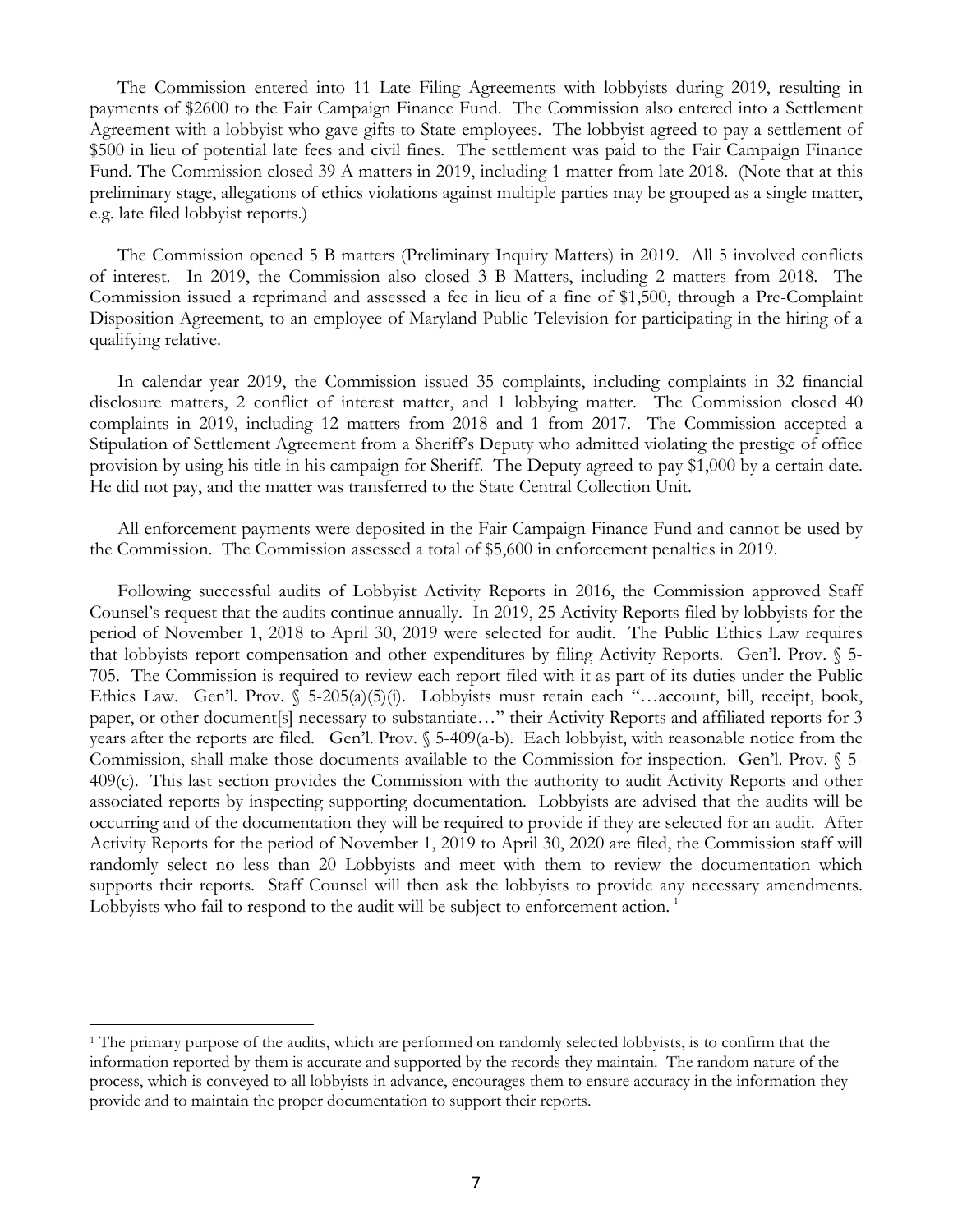#### **LOCAL GOVERNMENT ETHICS LAWS**

The Public Ethics Law charges the Commission with ensuring that local governments and school boards implement laws/regulations consistent with the requirements imposed on them in the State law. The Commission, however, has no role in administering those laws/regulations once it determines they are in compliance with the State's requirements. That responsibility belongs to the local governments and school boards.

During 2019, the Commission's Executive Director, General Counsel, and Assistant General Counsel participated in numerous phone discussions with county and local ethics officials, as well as their representative associations. The conversations addressed questions relating to conflicts of interest, financial disclosure and lobbying and the adoption of local laws/regulations to ensure compliance with enhanced requirements imposed on elected local officials and school board members by the General Assembly in legislation enacted in 2017 (the Public Integrity Act). The Commission received twenty-eight new written requests for advice from local governments and boards of education and staff continued its review of the ethics ordinances and policies of local governments and boards of education for compliance with the Public Ethics Law and the Commission's regulations. The Commission staff worked with several jurisdictions that previously submitted draft laws but had not yet received Commission approval. The Commission continued to review, give advice on, and approve draft ordinances or revisions to previously approved local ethics ordinances from counties and municipalities. While local governments must submit to the Commission an annual certification of compliance, the Ethics Law contains no such certification requirement for local boards of education. As a result of the 2017 legislation referenced above, most if not all local governments and boards of education are required to make changes to their local ordinances and policies to comply with the State Law requirements. As of the end of 2019, many jurisdictions had enacted compliant laws/regulations and many more are in the process of doing so.

The Public Ethics Law and the Commission's regulations authorize the Commission to exempt a municipality from the requirement to adopt an ethics law, or to modify the provisions applicable to a municipality, if the Commission determines an exemption or modification to be warranted based upon the size of the municipality. Commission regulations (19A.04.03.03) require the Commission to review the status of all municipal exemptions and modifications at the end of each decennial census to determine if those that were previously granted are still appropriate. The review for the 2010 census was undertaken at the end of 2013 and the beginning of 2014. No additional exemptions/modifications were granted in 2019.

The Commission issued no new Public Notices in 2019, but four Public Notices for noncompliance with the requirements of Subtitle 8 of the Public Ethics Law continue from previous years. Public Notices are posted on the Commission's website at<http://ethics.maryland.gov/local-government-public-notices/> and set forth the issues for each jurisdiction related to noncompliance with the State requirements. At the end of 2019, Public Notices existed for the City of Gaithersburg, the Town of Hampstead, the Town of Mount Airy and the City of Westminster.

Finally, the Commission also received and reviewed two reports from Montgomery County and two reports from Prince George's County regarding the special land use ethics disclosure reports required in those jurisdictions (See §5-833 through §5-845).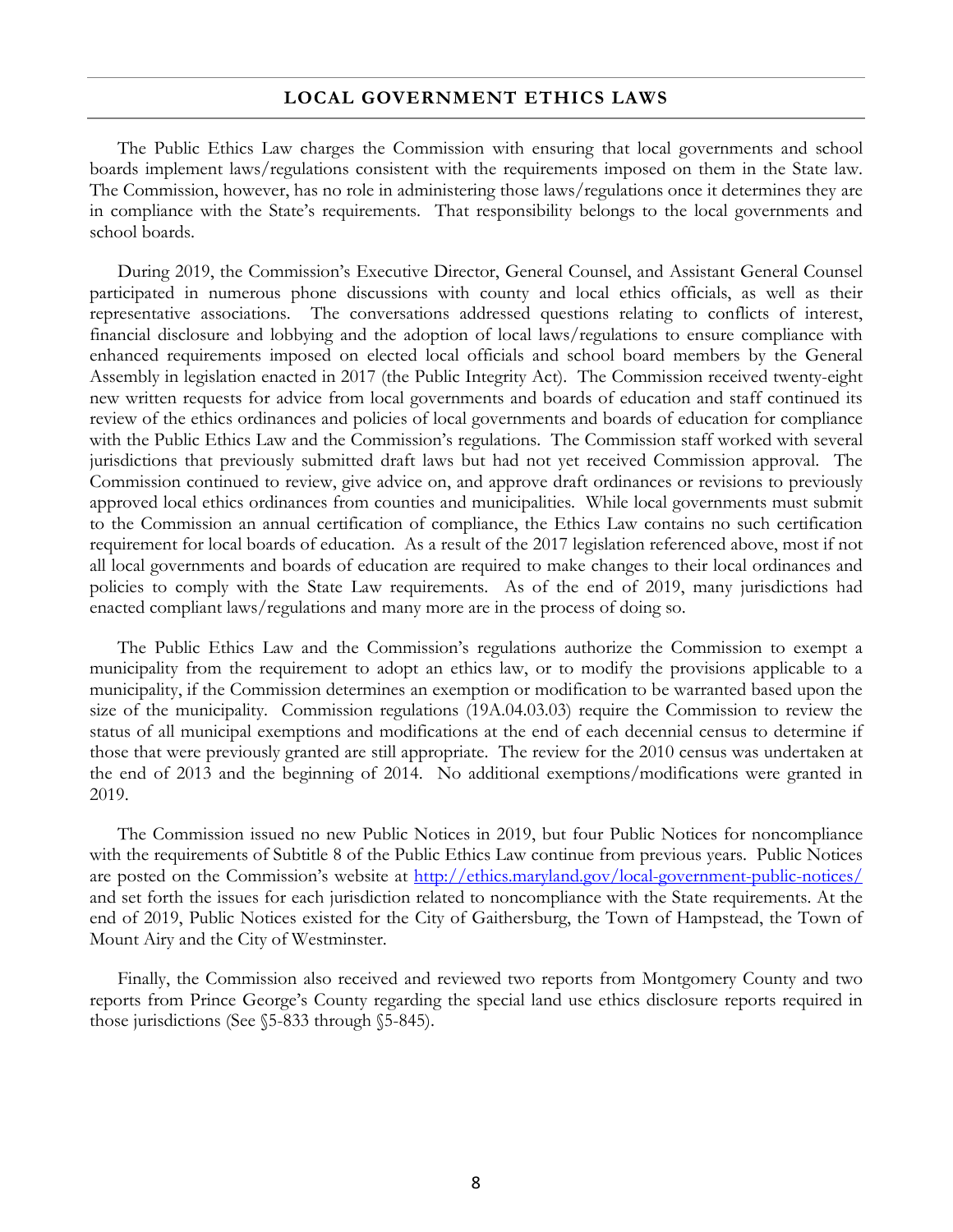#### **EDUCATIONAL AND INFORMATIONAL ACTIVITIES**

The Commission staff has been active in providing formal training to State employees, lobbyists and local jurisdictions. The training has involved advising and assisting employees, officials, candidates and lobbyists on completion of forms, and providing training related to the conflict of interest provisions of the Public Ethics Law. The Commission staff has assisted local government and school board officials in drafting their ethics laws and regulations and provided technical advice to local government ethics commissions.

In the spring of 2019, the Commission launched two new online training programs, one for financial disclosure filers and one for lobbyists, to replace the outdated online training that it had been using since 2010. The training, developed through a cooperative venture with the University System of Maryland and a vendor with extensive experience creating eLearning content, provides an outstanding interactive experience for financial disclosure filers and lobbyists who are required by the Ethics Law to take training.<sup>[2](#page-10-0)</sup>

The Public Ethics Law requires new financial disclosure filers (i.e. public officials) to receive 2 hours of Ethics Law training  $(\$ 5-205(d))$  within 6 months of becoming filers. Over 1,500 newly identified filers took the conflicts of interest and financial disclosure training online during calendar year 2019.

In addition to the basic training provided to new financial disclosure filers, the staff regularly responds to requests from various State entities for general ethics training and other, specifically focused training. The staff conducted 7 general ethics training programs for agencies, boards and commissions, attended by 214 State employees and public officials, addressing conflicts of interest and the financial disclosure requirements. The Commission staff also conducted 21 training sessions addressing conflict of interest issues attended by an additional 525 State employees, public officials, members of the public and special interest groups. The total number of individuals who attended general ethics and conflict of interest training was 739.

In accordance with § 5-205(e) of the Public Ethics Law, which requires the State Ethics Commission to provide a training course for regulated lobbyists and prospective regulated lobbyists at least twice each year, the Commission staff conducted 2 live lobbying training programs attended by 13 regulated lobbyists. In total, 346 regulated lobbyists took the mandated training online or in person during calendar year 2019. The lobbying training focuses on electronic filing, the general lobbying conduct prohibitions in the Law, and reporting requirements.

The State Ethics Commission relies heavily on its website to make information available to officials, employees, lobbyists, and members of the general public. The Commission's home page allows users to access the Commission's Annual Reports, special explanatory memoranda, and other information. The Commission's electronic filing for lobbyists and financial disclosure filers may be accessed from the website, and all Commission forms may be downloaded from the home page.

<span id="page-10-0"></span> <sup>2</sup>Most State employees, although they are subject to the conflict of interest restrictions in the Ethics Law, have no requirement under the Law to take the financial disclosure filer training. The Commission worked with officials at the Department of Budget and Management to make the conflicts of interest portion of the financial disclosure training available on The Hub, the State's Learning Management System. In the fall the Department of Budget and Management mandated that all employees within the State Personnel Management System take The Hub's conflict of interest training.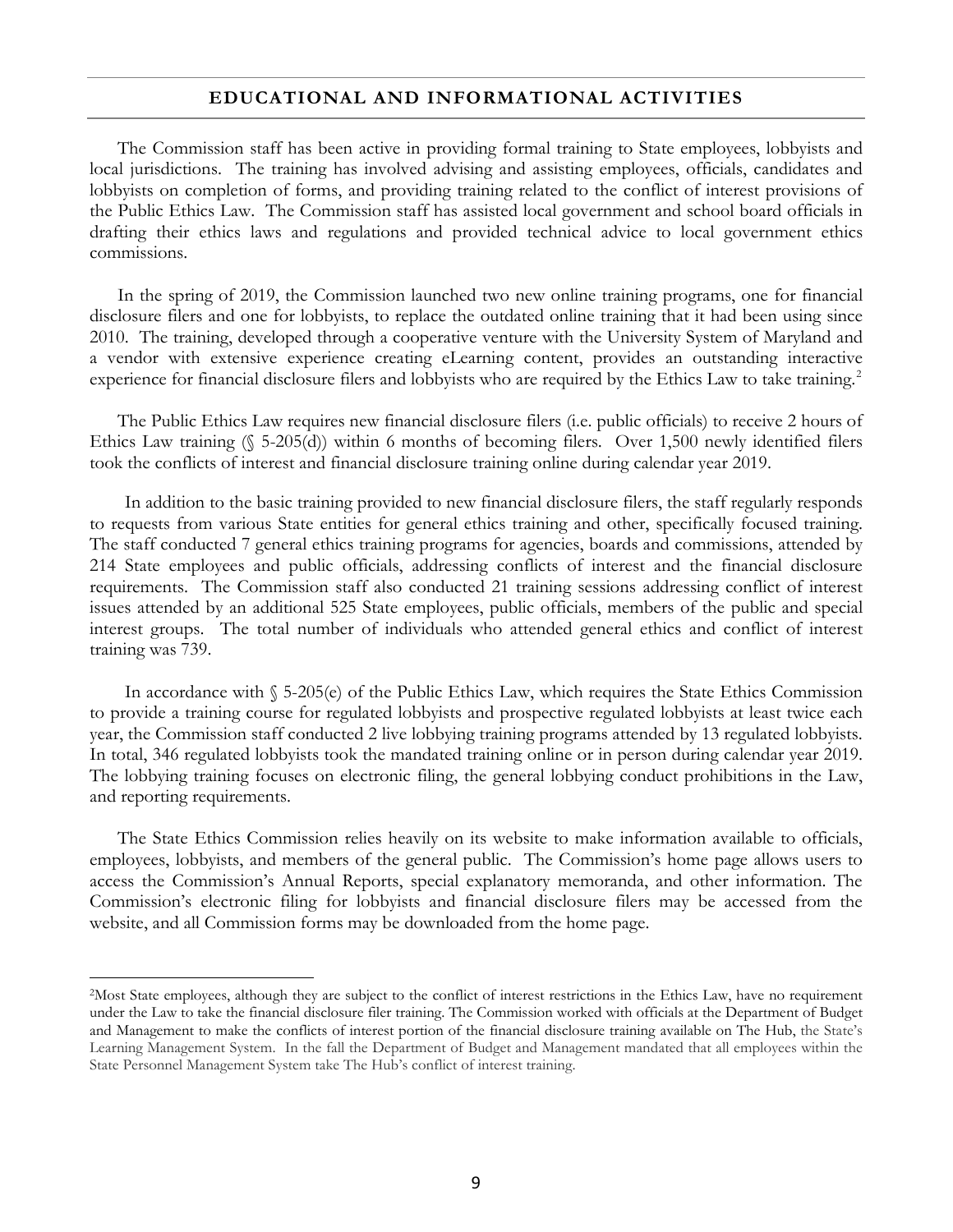# **2 0 1 9 LEGISLATION REPORT & RECOMMENDATI ONS**

For the 2019 Session of the General Assembly the State Ethics Commission proposed one department bill, eliminating paper filing by lobbyists of their registrations and activity reports. The bill was passed and became effective July 1.

#### **PROPOSED CHANGES TO CONFLICT OF INTEREST PROVISIONS**

The Commission has reviewed the conflict of interest provisions of the Public Ethics Law and suggests that the General Assembly consider the following issues:

- Like legislators, legislative staff should be prohibited from lobbying for one legislative session after leaving their State employment.
- The law prohibiting misuse of confidential information by current officials and employees should be extended to include the misuse of confidential information acquired during State service by former officials and employees.
- The provisions relating to honoraria should be amended to clearly identify the types of honoraria that may be accepted, as well as the circumstances under which honoraria may be accepted.

#### **PROPOSED CHANGES TO LOBBYING PROVISIONS**

The Commission supports modifying the lobbying provisions of the Public Ethics Law in the following manner:

• Section 5-709 requires lobbyists to report the total cost of a meal or reception to which all members of a legislative unit are invited. The current requirement may inadvertently inflate the actual amount spent on lobbying legislators when both legislators and non-legislators are invited. The Commission recommends that the General Assembly amend this provision by limiting the reporting requirement to the costs associated with the legislative invitees only.

#### **PROPOSED CHANGES TO FINANCIAL DISCLOSURE PROVISIONS**

None currently.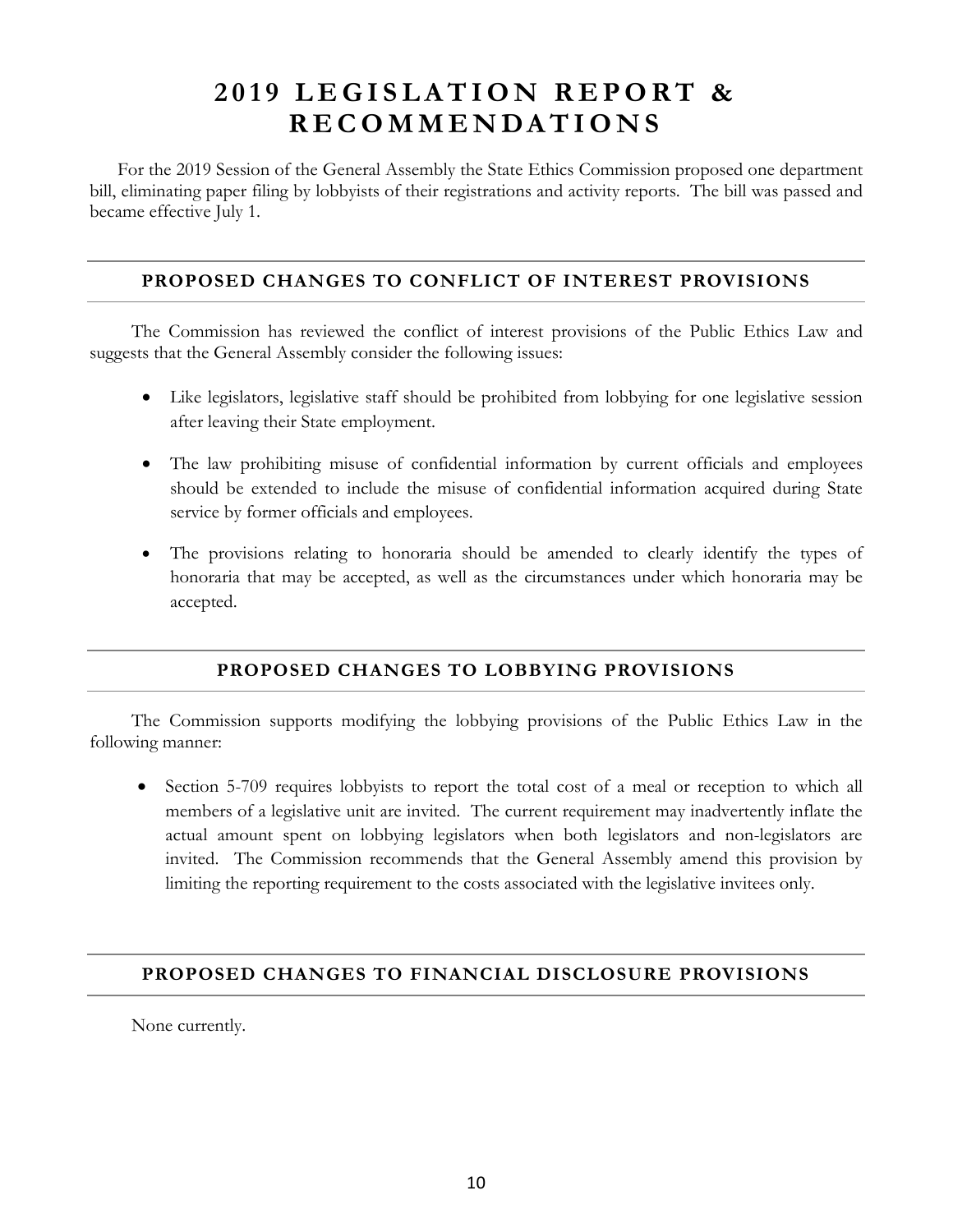#### **PROPOSED CHANGES TO ENFORCEMENT PROVISIONS**

The Commission and its staff continually review the Public Ethics Law in order to determine if the administration and enforcement are consistent with the intent of the law and the mission of the Commission.

• The Law currently authorizes the Commission to impose a fine not exceeding \$5,000 for each violation of the Public Ethics Law by a regulated lobbyist. However, with respect to State employees and public officials, the Commission must request a court to assess fines of \$5,000 per violation. Providing the Commission with authority to directly assess civil penalties against State employees and public officials would offer a formal alternative to expensive and extended court proceedings and would give the Commission authority equal to the authority it presently has with regard to lobbying violations. All fines assessed by the court are sent to the General Fund. Penalties, fines, and fees assessed by the Commission are paid to the Fair Campaign Financing Fund.